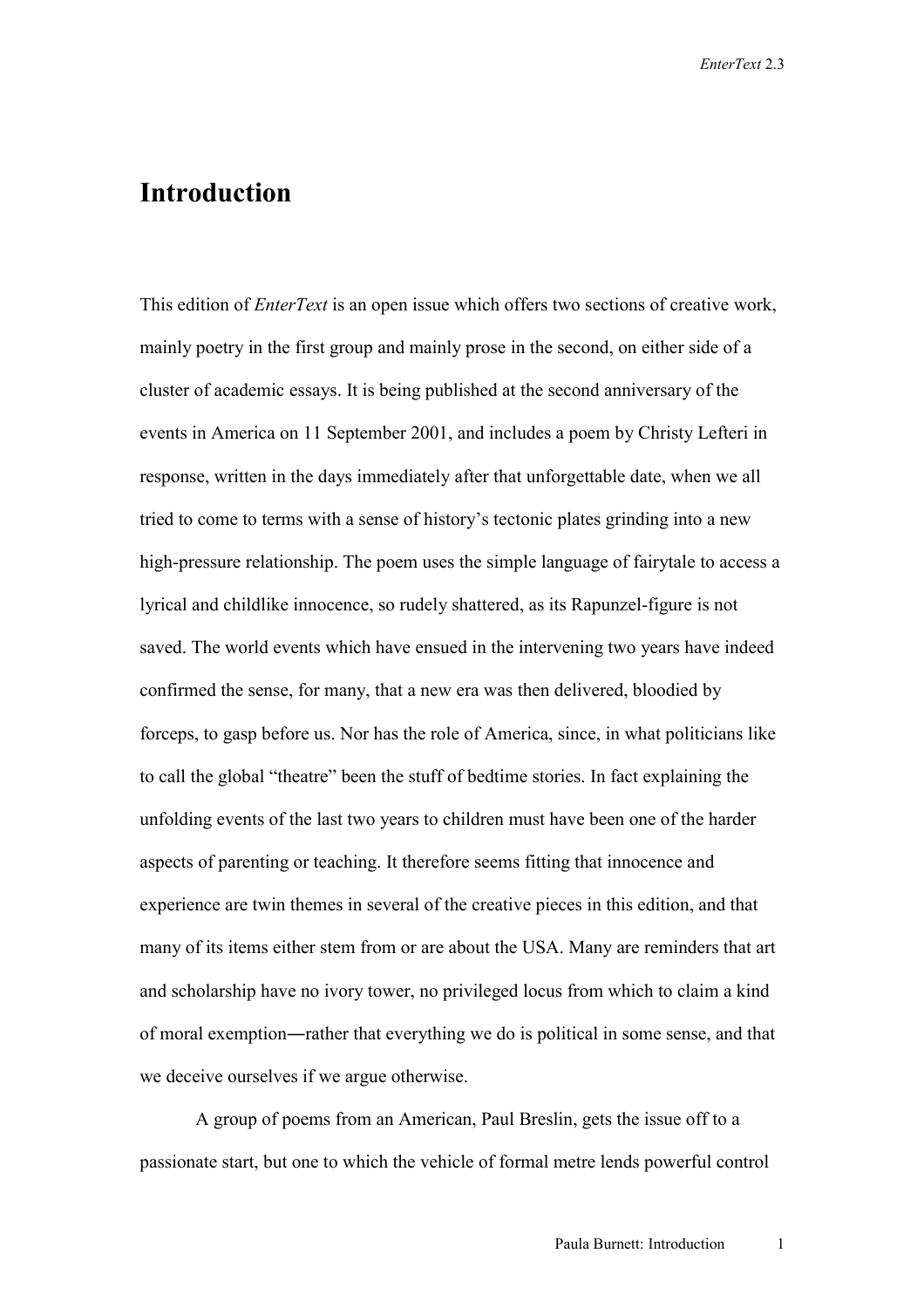*EnterText* 2.3

as well as momentum. There is irony, too, in some of the accompanying work, from Lynne Rees and Robert Klein Engler, which also engages trenchantly with world events. Some of this work is given a date, as the point of history at which it was written is part of its meaning. What is never lost sight of is the pathos of the human story, of the individual so often on the receiving end of a hard-bitten pragmatic power-politics: increasingly, no sleep, it seems, is lost over once thorny and crucial issues such as whether the end justifies the means. Not surprisingly, death hovers over several of these pieces.

 Paul Magee, who, with Michelle Bakar, inaugurates *EnterText*'s relationship with Australia, also uses the idea of death and the figure of the skyscraper, but in a very different way, to access a "ficto-critical" Hegelian reflection on the human condition. Its ludic postmodern approach is rooted in a straightforward concept: that of the lives lived on the fourteenth floor of a lot of highrise buildings, a horizontal social slice through a vertical environment, that of the modern city. Questions of desire―for *eros* and *thanatos* (with which Paul Breslin also sports)―are explored in a textual unfolding which is posited as to be read in reverse, so that as the mind in the air contemplates death by falling, the hourglass of time is, as it were, inverted. The effect on the reader is curiously dizzying, that of being suspended, in limbo, and isolated, while being intellectually tickled. The city is also Michael Neal's topic, in an article about London at the turn of the twentieth century. It considers contemporary surveys of the rapidly expanding metropolis by George R. Sims and Ford Madox Ford, in comparison with its portrayal in fiction by Henry James, Joseph Conrad and H. G. Wells, and shows how the problematics of representing vastness in the confines of the text are variously addressed.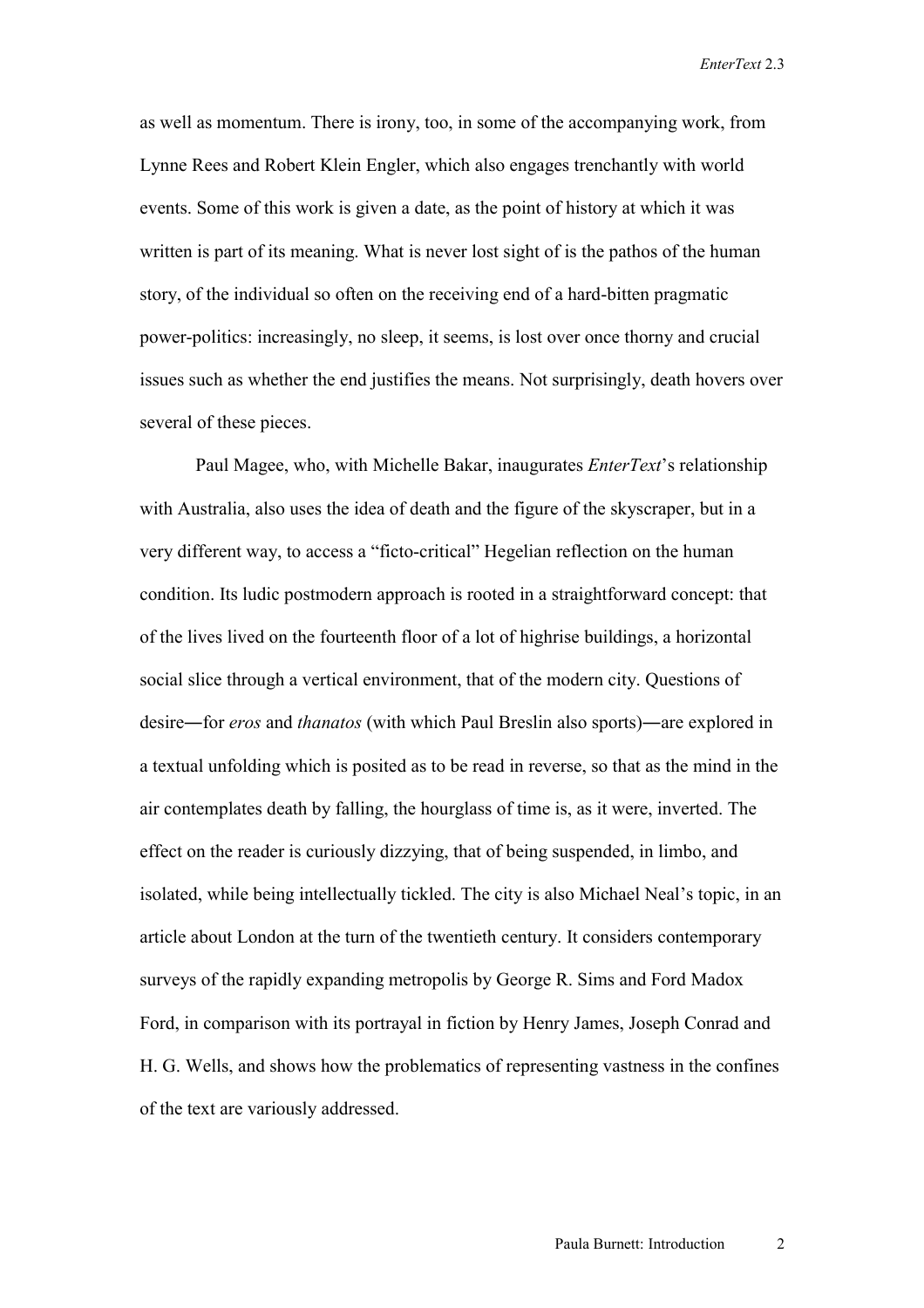*EnterText* 2.3

If the idea of the city is historically at the root of the idea of civilisation, then the institution of marriage might be deemed one of its first branches. What follows is another first for *EnterText*, our first publication in the field of law. (This is perhaps a good moment to reiterate that we intend the broadest possible understanding of the range of "cultural and historical studies" as our area of interest.) Miguel González Marcos provides a critical review of Hendrik Hertzog's *Man and Wife in America*, a history of the legal institution of marriage in the USA, which will be of interest to the general reader as much as to the specialist in jurisprudence. Marriage is—and historically was, even more so—commonly culturally constructed in idealised terms, but the law associated with it as social institution has always been called upon to negotiate its often negative realities as well as to enshrine the myth. It is also, of course, subject to constant change. While the principal focus is historical, controversies of our time such as that over gay marriage are brought into the frame of the discussion, which notes, interestingly, that coupledom is still the norm.

This serves to introduce the next two pieces, which address the politics of gender and sexuality. The first focuses on an American city with a particular historical relationship to the ideal. Monica Pearl gives a searching critique of the film *Philadelphia* which she regards as having fallen short of its purported gay politics agenda because it is afraid to let go of the framework of conventional heterosexual America. Ironically she finds it rather more radical in its portrayal of race than in its address to AIDS. Michael Cornelius's piece, which follows, is a fictional recreation of a largely forgotten story from thirteenth-century European history, that of Conradin, the tragic scion of the Hohenstaufen line of Sicilian kings, whose story is creatively recuperated here from the homophobic accounts of standard histories. The blending of history and fiction is, it seems, an effective way forward in such a situation, to achieve